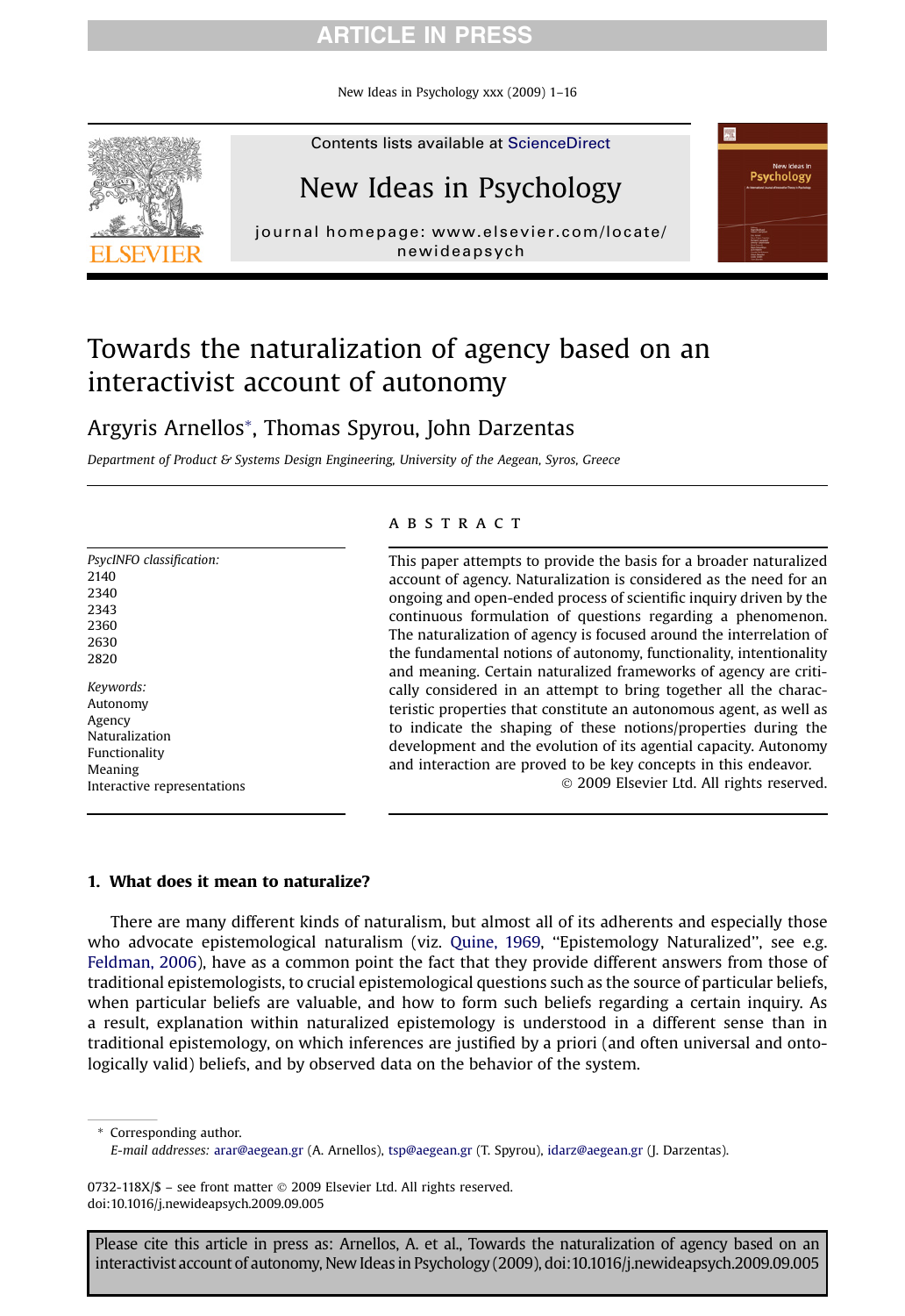2 A. Arnellos et al. / New Ideas in Psychology xxx (2009) 1–16

Naturalization requires the justification of an explanation based on natural relations or interactions. Such an explanation is not just an observer's adaptive strategy for interpreting the behavior of other systems, in terms of the observer's beliefs and desires, as [Kampis \(1999\)](#page-15-0) suggests, it is also an attempt to look inside the system and try to understand and explain how it works. This seems to be a valid strategy for naturalism, as in such cases, the respective explanations can be objectively verified. For this reason, as [Etxeberria and Moreno \(2001\)](#page-14-0) argue, there is a beneficial influence from the 'natural' sciences to the 'human' sciences, where the benefit is advancement towards a better explanation of the phenomenon under investigation.

One should also keep in mind that the history of science is not just a mere accumulation of empirical data regarding the observed phenomenon that fits to the curves of an analytical model. More importantly, it also involves the radical transformation of the observer's understanding regarding something that he has already observed. [Faith \(2000\)](#page-14-0) describes these transformations as further naturalizations made possible by the discovery of new and different mechanisms underlying the respective phenomena. Since science is inherently progressive, the resulting explanatory principles and rules regarding those phenomena should not be bounded. On the contrary, they should be mapped onto this progressive nature and hence, naturalization has no end or a specific and discrete final state, but it is an ongoing and open-ended process of scientific inquiry. In other words, naturalization is the continuous formulation of questions regarding a phenomenon considering the quantitative but also the qualitative progress of science regarding notions and beliefs pertaining to this phenomenon, and aiming towards a better understanding and modeling of this phenomenon.

Thus described, naturalization can be considered as the cornerstone of interdisciplinary research, a wider paradigm in which contemporary researchers and scholars should try, in general, to analyze and define in an open-ended manner the notion of agency and in particular, to understand and explain the complex cognitive phenomena inwhich an agent is involved. In such a naturalistic domain of explanation, agency may acquire many different scientific descriptions and explanations, as long as the theoretical notions used in these descriptions and explanations are naturalistically valid (with reference to contemporary scientific findings); as long they are not based on metaphysical assumptions and a priori judgments. For example, the well-known problem of intentionality and of the intentional behavior of an agent cannot be taken to be answered with a simple appeal to God or to some mysterious dark forces with a metaphysical grounding. At present, this would not be classified as a naturalistic explanation of intentionality. On the other hand, agents act so as to reach out towards the world and as [Kampis \(1999\)](#page-15-0) argues, the acts and thoughts of an agent always have a target, an object, a referent, or in general, a state of affairs. This provides agency with a certain directedness, and the attempt to explain this directedness by postulating mental states appears to serve the purpose of naturalization well, if not well enough. An explanation based on the existence of neural mechanisms that somehow manage to be in a state that underwrites intentional behavior is a step forward towards a more naturalized explanation. But here, too, the process of naturalization remains incomplete, as this 'magic' state might well be immanent and independent of the environment of the agent, or simply emergent under certain contextual conditions.

As we have claimed, the naturalization of agency requires the explanation of how an agent does something and hence, the naturalization of intentional behavior is not just a matter of what an agent does, but also, how it does it. Since agents seem to evolve within a dynamically changing environment, while they are always engaging in intentional interaction with it, more valid inquiry within the quest for naturalizing agency would likely be to analyze how the ongoing existence of an agent justifies their intentional behavior. Of course, at this point one may even ask if intentionality is the right property for a naturalized explanation of agency to begin with.

Intentionality is one of the fundamental properties of an agent, but we will show, it is not the only one. In the next section, some familiar definitions of agency will be canvassed in an attempt to locate the proper starting point for a naturalized explanation.

#### 2. Defining agency with a view towards naturalization

[Franklin and Graesser \(1996\)](#page-15-0) provide an interesting review of many characteristic definitions of the term 'agent'. Some of them (those that seem closest to a stronger, living-system-centered notion of agency) are quoted below.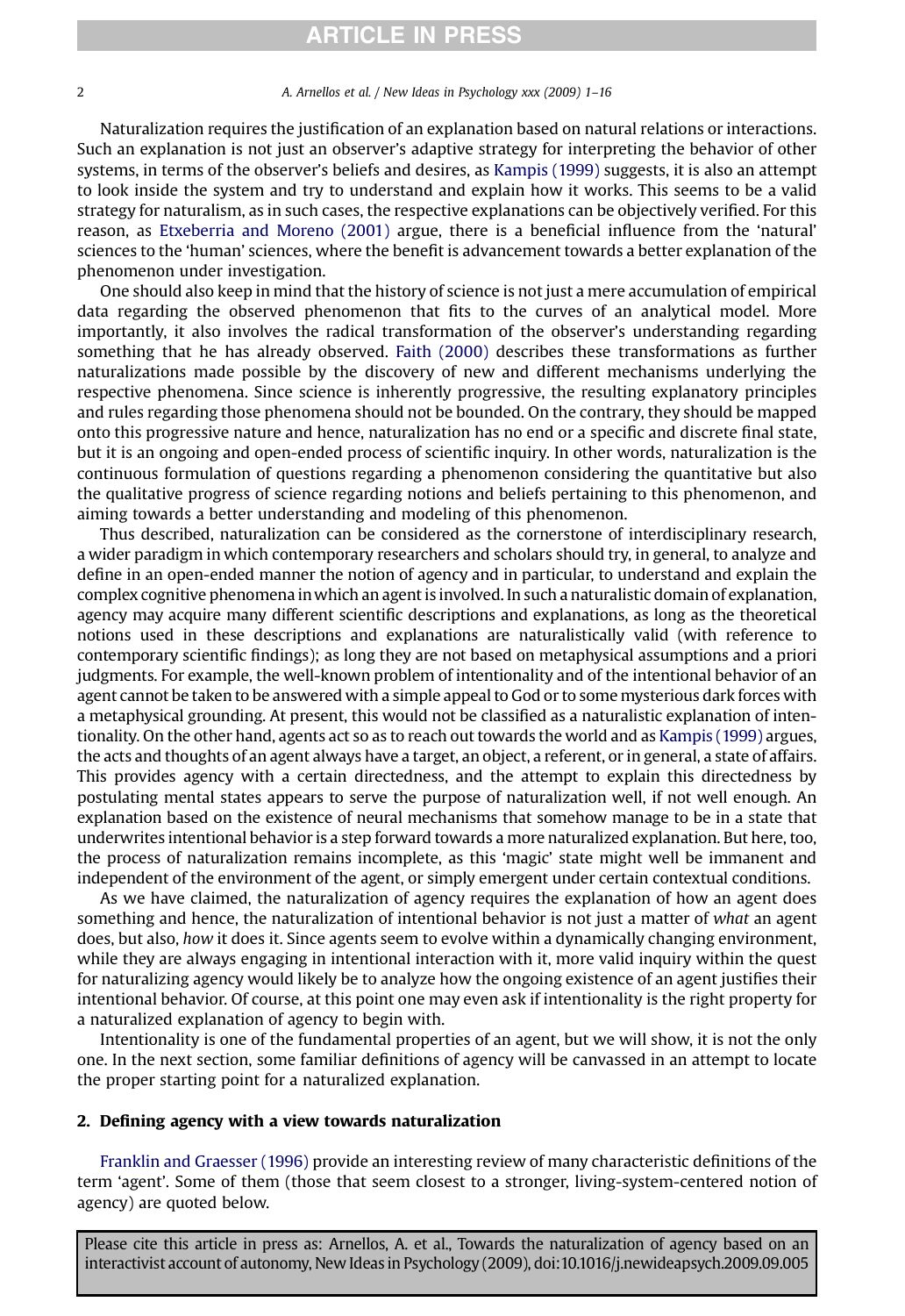- [Russell and Norvig \(1995, p. 33\)](#page-15-0) state that: ''An agent is anything that can be viewed as perceiving its environment through sensors and acting upon that environment through effectors.''
- [Maes \(1995, p. 108\)](#page-15-0) states that: ''Autonomous agents are computational systems that inhabit some complex dynamic environment, sense and act autonomously in this environment, and by doing so realize a set of goals or tasks for which they are designed.''
- [Hayes-Roth \(1995\)](#page-15-0) states that: ''Intelligent agents continuously perform three functions: perception of dynamic conditions in the environment; action to affect conditions in the environment; and reasoning to interpret perceptions, solve problems, draw inferences, and determine actions.''
- $\circ$  [Wooldridge and Jennings \(1995, p. 2\)](#page-15-0) "Perhaps the most general way in which the term agent is used is to denote a hardware or (more usually) software-based computer system that enjoys the following properties: autonomy: agents operate without the direct intervention of humans or others, and have some kind of control over their actions and internal state.
- $\circ$  Social ability: agents interact with other agents (and possibly humans) via some kind of agentcommunication language.
- $\circ$  Reactivity: agents perceive their environment, (which may be the physical world, a user via a graphical user interface, a collection of other agents, the INTERNET, or perhaps all of these combined), and respond in a timely fashion to changes that occur in it.
- $\circ$  Pro-activeness: agents do not simply act in response to their environment, they are able to exhibit goal-directed behavior by taking the initiative.''

There are some interesting points in all these definitions. In the first place, all authors conceive and describe an agent in anthropomorphic terms, independently of the agent's area of application (i.e. information system, robotic systems, web-interactive systems, etc.). They all speak of an agent as perceiving its environment, reasoning in order to interpret its perceptions and to draw inferences, acting in the environment, solving problems, communicating with other agents and thus, socializing, etc. It also seems that they all, either explicitly or implicitly, accept a kind of pro-activeness in an agent. And last, but not least, all these definitions ascribe self-rule and independence to the agent.

There is nothing wrong with these features (although Maes seems to be unjustifiably willing to ascribe autonomy to a computational agent), but one should not forget that our present aim is to naturalize agency, so we must determine whether these are the most fundamental, or the most easily naturalized, of an agent's properties. So far, most of the attempts to build artificial agents have been based on the view that concepts such as autonomy and properties such as perception and action are discrete modules of a bigger system and that if one manages to build and integrate these modules, agency will result.

But concepts such as autonomy and pro-activity, and even 'simple' properties such as perception and inference, are not all-or-nothing propositions. A cat, a parrot and a man can all be fully described by the definition of Wooldridge and Jennings, although the degree of autonomy, pro-activity, and socialization through perception and action is not the same in these three agents. With some imagination, even a rock might be made to fit this description. Agency does not come in an all-or-nothing package and there are various levels of agency in the biological realm. Agents are not static things, but complex systems interacting with dynamic and complex environments, and, therefore, exhibiting a dynamic nature in themselves. There are some dynamic and incremental conceptual and material ingredients that are complexly integrated to constitute an agent to varying degrees and at various evolutionary. Therefore, different agents exhibit different degrees of agency at a specific point in time, and the same agent may also exhibit different degrees of agency at two different points in time.

Keeping naturalization in mind, one may conclude that a complete definition of the term 'agent' is out of the question, and any efforts in this direction should express agency as a capacity with an incremental and an evolutionary character. In order to pursue such definition, we will try to modify [Kampis's \(1999\)](#page-15-0) evolutionary definition of agency, which comes as a list of somewhat ad hoc properties of an agent, in such a way that the suggested definition is more susceptible to a naturalized analysis. Therefore, since the ability to act upon an environment in order to achieve goaloriented effects is proper to a cognitive agent, we suggest that a strong notion of agency calls for: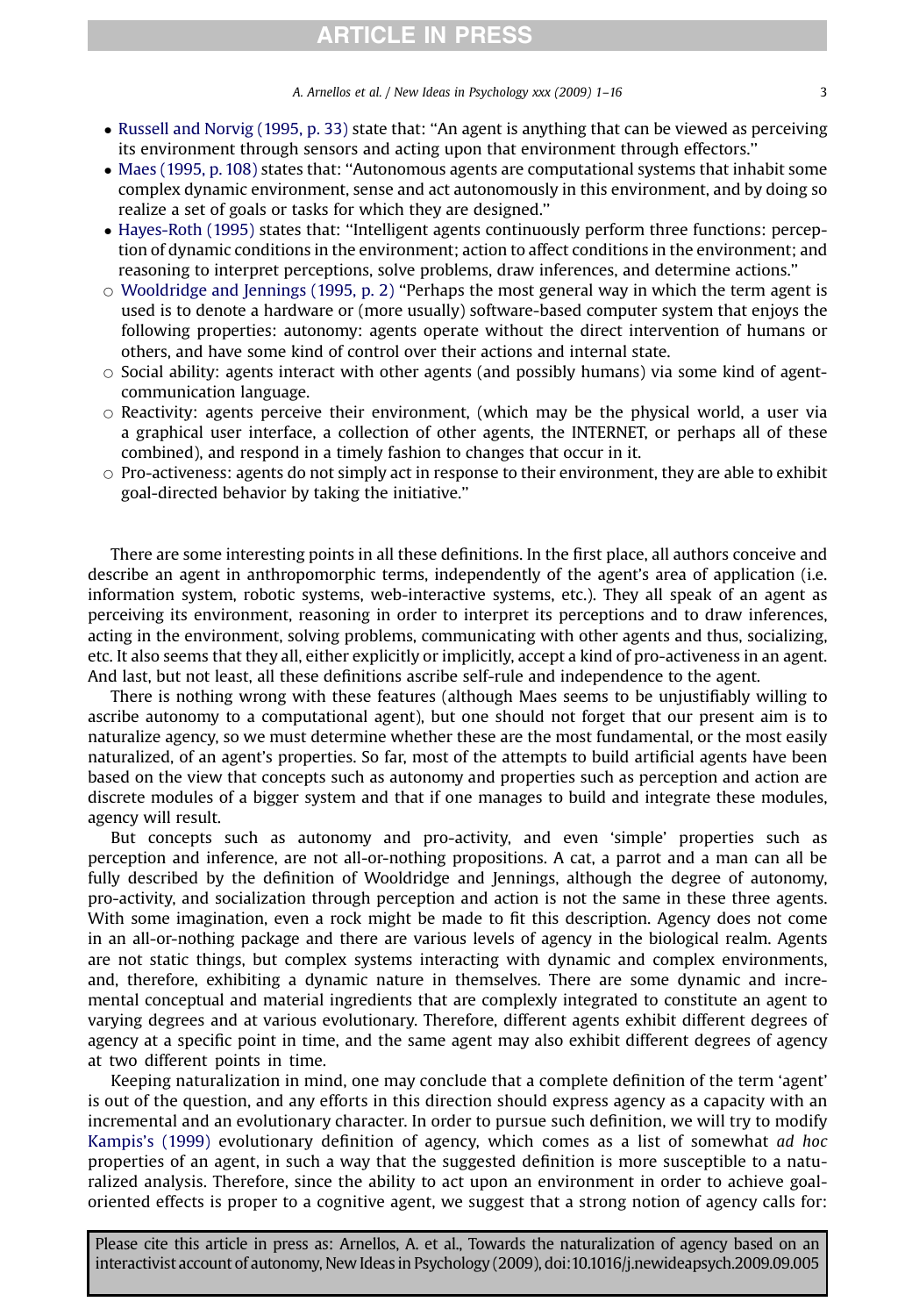interactivity, that is, the ability of an agent/cognitive system to perceive and act upon its environment by taking the initiative;

intentionality, the ability of an agent to engage in a goal-oriented interaction driven by beliefs and desires; and

autonomy, the ability of an agent to function/operate intentionally and interactively based on its own resources.

This definition does not try to state what an agent is or what an agent should do, instead mentioning three nested capacities that an agent should exhibit over the course of its evolutionary development. According to this definition agency requires interactivity, which in turn implies action upon the environment. This action is not accidental but intentional, as it is a goal-directed and driven by content such as beliefs and desires. Additionally, such an agent exhibits the property of autonomy as it interacts with the environment in an intentional manner based on its own resources. These three properties seem to be quite interdependent, and there is no possibility that any one of them may be increased qualitatively in isolation from the others.

However, notions such as autonomy, intentionality, belief, goal-orientation, cognition, etc. are philosophically loaded and controversial. This theoretical piggy-backing may prove a terminological and conceptual burden, especially considering that such an analysis is meant to serve to inspire and to guide the creation of artificial agency. With a critical perspective in the domain of complex systems research, [Collier \(1999\)](#page-14-0) suggests that there is a very interesting interdependence between these three properties. Specifically, Collier suggests that there is no function without autonomy, no intentionality without function and no meaning without intentionality. The interdependence is completed by considering meaning as a prerequisite for the maintenance of system's autonomy during its purposeful interaction with the environment.

This conceptual interdependence places some interesting constraints on the capacities that contribute to agency and sets some requirements in terms of the properties that an agent should exhibit independently of its degree of agency or cognitive capacity. These properties and their interdependence are characteristic of the strong notion of agency (i.e. the one exhibited by living systems), which is considered as emergent in the functional organization of the living/cognitive system – the agent. The term 'functional' is used here to denote the processes of the network of components that contribute to the autonomy of the agent and particularly, to the maintenance of the cognitive system as a whole (see e.g. [Ruiz-Mirazo & Moreno, 2004](#page-15-0)). Meaning, if it is not to be considered as an ascription by an observer, should be linked with the functional structures of the agent. It should guide the constructive and interactive processes of the functional components of the cognitive system in such a way that these processes maintain and enhance the system's autonomy. In this perspective, the enhancement of autonomy imposes certain goals on the agent itself and hence, the intentionality of the agent is guiding its behavior through meaning.

It should be noted that in such an autonomous systemintentionality is not reducible to the processing of meanings, nor are the combinations of meanings bringing forth any 'aboutness'. On the contrary, meaning and its functional substratum are the defining properties of an autonomous agent that may act intentionally. In other words, an autonomous system may act intentionally if its actions are mediated by meaning. Hence, it appears that for a system to exhibit agency, it needs to exhibit the degree of autonomy that will provide for the functionality that is needed in order to support its intentional and purposeful interaction with the environment, the result of which will create new meanings that will further enhance its autonomy. Moreover, agency has an interactive and a goal-oriented character, which results from the interactivity and the intentionality of the respective cognitive system.

In the rest of this paper, an attempt is made to ground these properties in naturalistic frameworks of cognitive agency, and to describe their emergence during the development and the evolution of a cognitive agent. Autonomy will be the key concept in this endeavor.

#### 3. Second-order cybernetics: agency as self-organization

In general, within the framework of second-order cybernetics ([von Foerster, 1981, 2003](#page-15-0)), agency is considered as the continuous process of modification of the intentional behavior of the system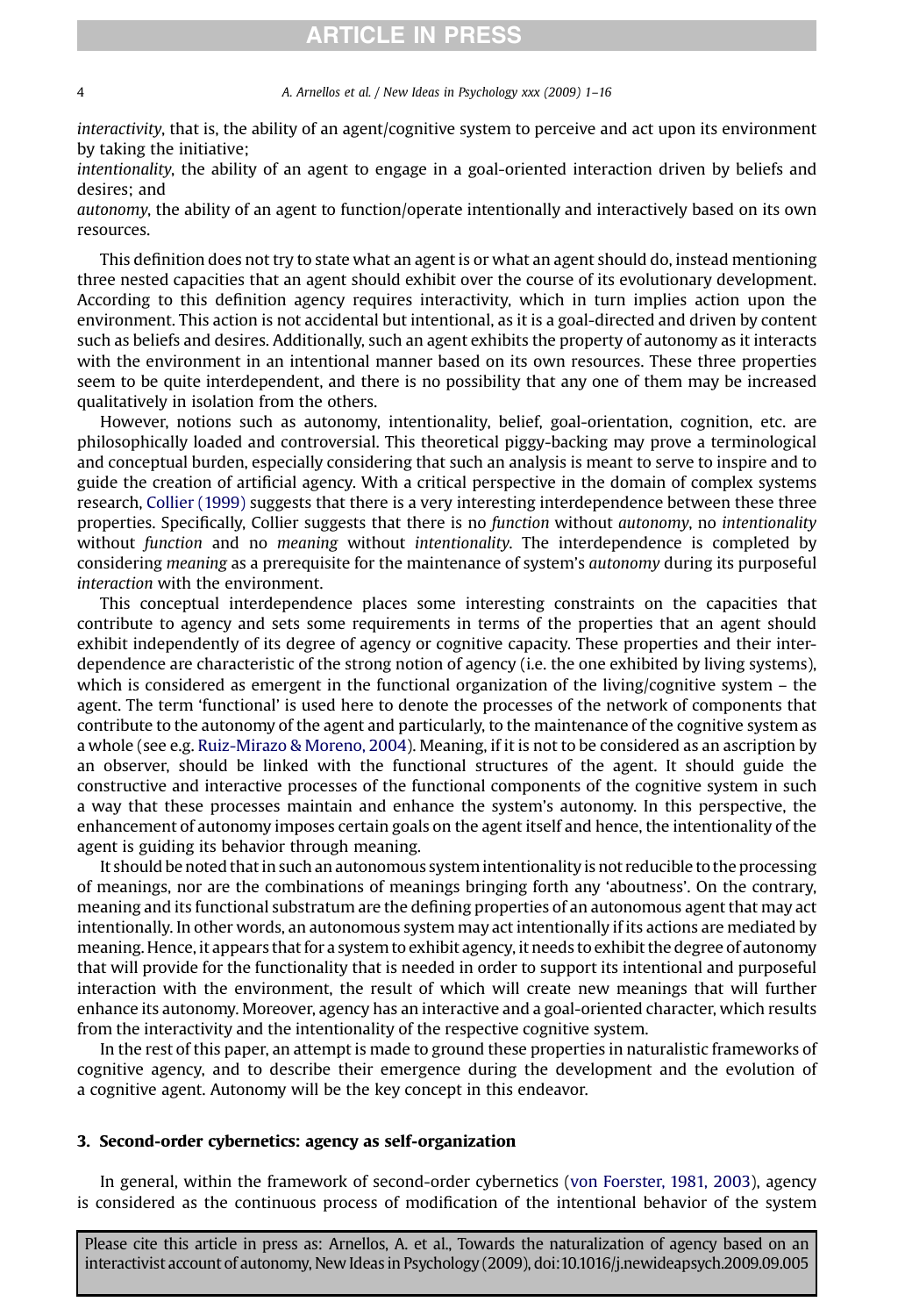<span id="page-4-0"></span>through the constant alteration of its organization. This conception is radically different from the traditional cognitivistic frameworks (see e.g. [Newell, 1980\)](#page-15-0), on which agency is the gathering and assembly of well-defined representations about the environment. Consequently, the focus on agency is shifted from a serial and static mapping between the internal and the external of a cognitive system to the coupling of constant and parallel structural processes of the system with its environment.

It should be noted that the broader framework of second-order cybernetics and self-organization opens the black box of the cognitive system, provided that it offers a 'mechanism' that supports the behavior of a cognitive agent. At the same time, it neither presupposes nor predetermines the 'vocabulary' with which each cognitive system chooses to shape the various states of affairs in the environment and to act about and towards them. In other words, each cognitive system constructs its own meaning based on its actions in the environment. As such, the approach of second-order cybernetics and of self-organization in general is an interesting candidate for a non-circular way of describing and explaining the reference of the thoughts of a cognitive agent. The non-explicit or in a non-instructive participation of the environment in the shaping of the cognitive process and of the meanings generated in the self-organized system endows the system with a high degree of autonomy. As has already been mentioned, autonomy has the primary role in the establishment of a naturalistic framework for the analysis, explanation and modeling of the emergence and further development of meaning in a cognitive system—the emergence and development of agency.

In the following section, we provide a descriptive analysis of the framework of second-order cybernetics, indicating the main characteristics of the self-organizing approach to agency.

#### 3.1. Organizational closure and self-reference for self-organization

In the second-order cybernetic epistemology, a cognitive system is able to carry out the fundamental actions of distinction and observation. It observes its boundaries and it is thus differentiated from its environment. As the cognitive system is able to observe the distinctions it makes, it is able to refer the result of its actions back to itself. This makes it a self-referential system, providing it with the ability to create new distinctions (actions) based on previous ones, to judge its distinctions, and to increase its complexity by creating new meanings in order to interact [\(Luhmann, 1995\)](#page-15-0). The self-referential loop can only exist in relation to an environment. In contrast with classical systemenvironment models, the external control of a cognitive system's adaptation to its environment is replaced by systemic and operational/organizational closure ([von Foerster, 1960, 1981\)](#page-15-0).

Due to that closure, the self-reference of an observation creates meaning inside the cognitive system, which is used as a model for further observations in order to compensate for external complexity. The system which operates on meaning activates only internal functions and structures, which [von Foerster \(1981\)](#page-15-0) calls eigenvalues, postulating some stable structures, which are maintained in the functions of the cognitive system's organizational dynamics [\(Rocha, 1996](#page-15-0)) and which serve as points of departure for further operations during its interaction with the environment. Indeed, this closure is functional in so far as the effects produced by the cognitive system are the causes for the maintenance of its systemic equilibrium by forming new and more complex organizations.

Given such organizational closure, environmental complexity is based solely on system observations, thus, system reality is observation-based. As [von Foerster \(1976\)](#page-15-0) has argued, the results of an observation do not refer directly to objects in the real world, but instead, they are the results of recurrent cognitive functions in the structural coupling between the cognitive system and the environment. In particular, von Foerster states that ''Ontologically, Eigenvalues and objects, and likewise, ontogenetically, stable behavior and the manifestation of a subject's 'grasp' of an object cannot be distinguished'' [\(von Foerster, 1976](#page-15-0), p. 266). Thus, each new function based on observations is a construction, it is an increase in the organizational and cognitive complexity of the agent. This process of emergent incrementation of order through the internal construction of functional organizations and simultaneous classification of the environment is a process of self-organization ([von Foerster, 1960,](#page-15-0) [1981\)](#page-15-0).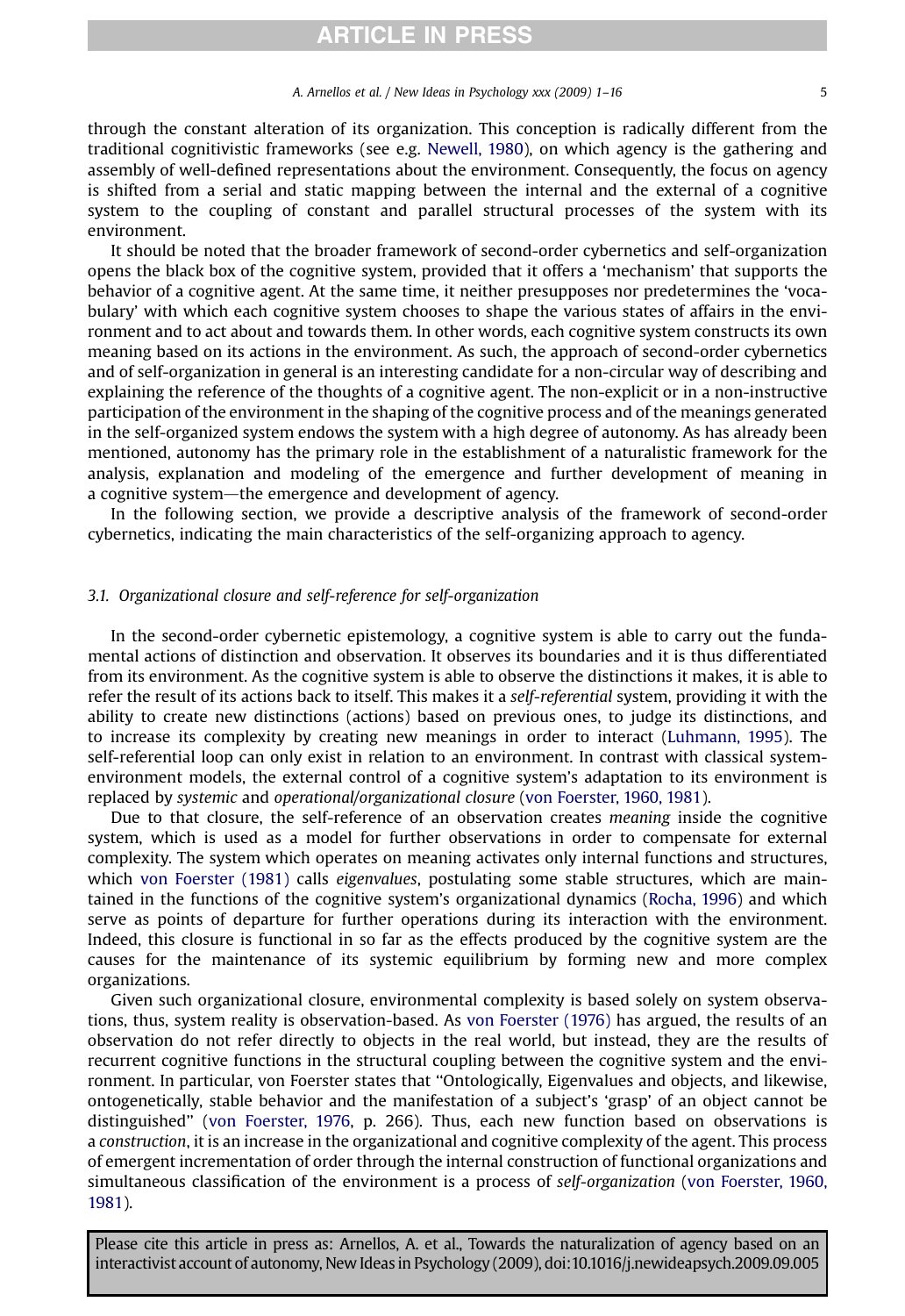<span id="page-5-0"></span>6 A. Arnellos et al. / New Ideas in Psychology xxx (2009) 1–16

#### 3.2. Agency and autonomy in autopoiesis

Maturana and Varela have made a very interesting attempt to capture the essence of the processual and constructivist nature of agency through the introduction of the notion of autopoiesis [\(Maturana &](#page-15-0) [Varela, 1980; Varela, Maturana, & Uribe, 1974](#page-15-0)). At the same time, [Maturana and Varela \(1973\)](#page-15-0) introduced the notion of autonomy as a central concept in the study of biological, cognitive and adaptive systems.

Within the theory of autopoiesis, [Varela \(1979, 1992\),](#page-15-0) and [Varela and Bourgine \(1992\)](#page-15-0) defines the concept of autonomy as an abstract kind of organization, as self-maintained, self-enhanced and self-regulated systems dynamics originating from a network of processes with a high degree of recursivity that produces and maintains internal invariances in the face of internal and external perturbations. As such, autonomy is a self-defining process that establishes the uniqueness of a system as differentiated from all other surrounding processes. This is a rather abstract conception of autonomy, but nevertheless, Varela argues that such autonomy is realized in different biological scales and domains. For instance, in the framework of autopoiesis life is defined as a special kind of autonomy, the one of achieving autopoiesis in the physical space. Cognitively driven behavior is the result of a higher level of autonomy, wherein the neural system creates invariant patterns of sensorimotor correspondences in order to determine the behavior of the living system as a unit that exists and acts in space. This is the reason why in this framework the naturalized understanding of the cognitive process is indissolubly connected with the phenomenon of life and of being alive in general. In the autopoietic framework, the capacity for agency requires both the capacity of being alive and that of acting in the world, each of which is established by the respective kind of autonomy.

For Varela, the second-order cybernetic notions of closure and self-reference, as well as the organization-centered perspective of the systemic view play a most important role in the constitution of the notion of autonomy. Specifically, Varela says that:

Autonomous systems are mechanistic (dynamic) systems defined as a unity by their organization. We shall say that autonomous systems are organizationally closed. That is, their organization is characterized by processes such that (1) the processes are related as a network, so that they recursively depend on each other in the generation and realization of the processes themselves, and (2) they constitute the system as a unity recognizable in the space (domain) in which the processes exist. [\(Varela, 1979](#page-15-0), p. 55)

It appears that for Varela, autonomy is equivalent to the notion of self-referentiality, which in turn is connected to the concept of organizational closure [\(Luisi, 2003\)](#page-15-0). The basis of Varela's conception of autonomy is its active role in the contribution to the self-maintenance of the autopoietic system, and especially to the production of its active components and the effective alteration of its boundary conditions for the maintenance of homeostasis.

Varela's conception of autonomy has often been criticized, mainly due to its emphasis on the absoluteness of organizational closure, and the secondary role it ascribes to both environment and the interactive aspects of the system (see e.g. [Collier, 2000, 2002](#page-14-0)). However, the conception of autonomy derived from autopoiesis stresses two really important aspects of the notion of agency, and prepares the way for more elaborate system-theoretical approaches. Specifically, agency needs cohesion and complex boundary conditions.

#### 3.3. Cohesion and constructions via process closure for self-organizing agency

According to the theory of autopoiesis, what defines life is a global network of relations that establishes self-maintaining dynamics, where living systems are constituted by the capacity for action in the service of self-maintenance. Practically, this means that the activity of the system consists in the constant regeneration of all the processes and components that constitute the system as a functional unit. Any circularity here is merely superficial, given the self-referential, organizationally closed nature of such an autonomous system. The internal productive relations acquire a cohesive functional meaning in a collective way, since they contribute to the overall maintenance of the system. Actually, in the kind of self-organization implied in autopoiesis the whole and the parts are correlated to each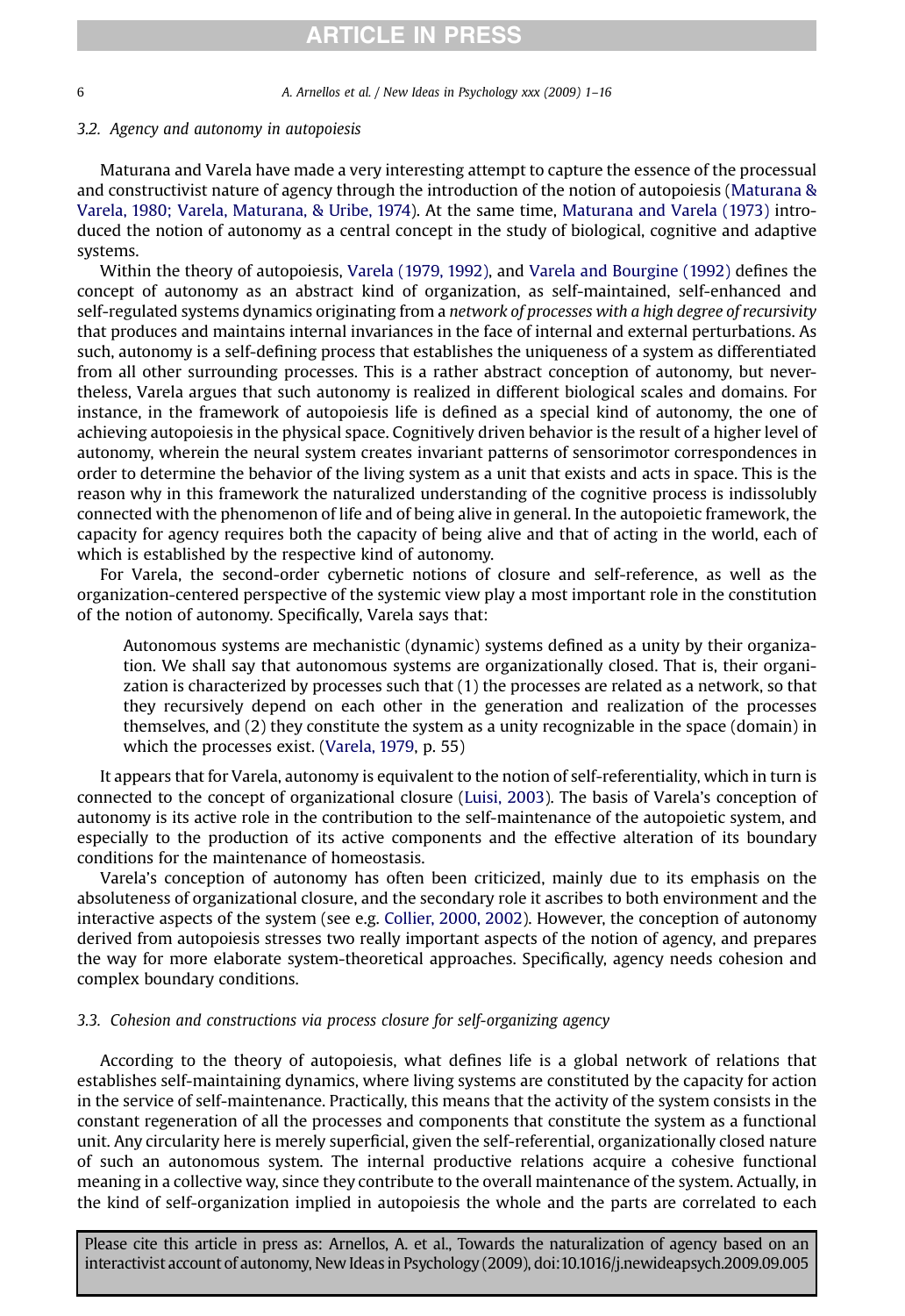#### A. Arnellos et al. / New Ideas in Psychology xxx (2009) 1–16 7

other in a highly reciprocal manner. Indeed, autopoiesis, strongly influenced by the systemic roots of second-order cybernetics, offers a mechanism for self-organization that disregards the classical mechanistic opposition between the constituent parts and the global properties of the autonomous system [\(Luisi, 2003](#page-15-0)).

However, this systemic pattern of organizational (functional) dynamics is observed in every self-organizing system. [Collier \(1988\)](#page-14-0) and [Collier and Muller \(1998\)](#page-14-0) had called this pattern of organizational dynamics cohesion, an inclusive capacity of autonomous systems, indicating the existence of a logical closure of the relations among the elements of a system that contribute to its maintenance. Cohesion is not an epiphenomenal property, but the result of causal interactions among the components of the system in which certain capacities emerge. As such, the respective components are constituents of the system itself.

Cohesion is a property embedded in the dynamic organization of a self-organizing system, one whose presence leads to further organizational complexity. As such, it can only be explained by reference to the causal roles that constituent components and the relations among them acquire in the dynamic organization of the system. This kind of organizational complexity requires systems that are thermodynamically open and function in far-from-equilibrium conditions [\(Collier & Hooker, 1999;](#page-14-0) [Ruiz-Mirazo & Moreno, 2004; Ruiz-Mirazo, Pereto, & Moreno, 2004](#page-14-0)). Given only these thermodynamic conditions, we may assume that the management of the energetic aspects of such a system characterizes the degree of agency. Such is the case for systems that present minimal or/and marginal selforganization, where the group of components are at the critical 'edge of chaos' (see e.g. [Kauffman,](#page-15-0) [1993\)](#page-15-0).

However, in self-organizing systems with a certain degree of stability, such as autopoietic systems, the degree of autonomy is more appropriately characterized in relation to the organizational rather than the energetic aspects of system processes. Such systems exhibit long-range correlations between different processes, and as [Collier \(2007\)](#page-14-0) has stressed, since there is an internal need for the coordination of processes in order for them to achieve viability, one should expect to find in an autonomous system a holistic organization in which organizationally/operationally open aspects of lower levels are closed at higher organizational levels. This constructive type of autonomy ([Ruiz-Mirazo & Moreno,](#page-15-0) [2000\)](#page-15-0) requires what [Collier \(1999\)](#page-14-0) describes as process closure (in accordance with organizational/ operational closure). In such autonomous systems, there are internal constraints controlling the internal flow of matter and energy, allowing the whole system to acquire the capacity to carry out the processes that contribute to its viability.

In this level of autonomy, agency is considered as a process of constant alteration of the intentional behavior of the self-organizing system through the continuous modification of its functional organization. In other words, a self-organizing system is able to both establish and change its functionality in order to interact with an environment. This provides the self-organizing cognitive system with a kind of autonomy that is not supported in the classical symbolic/cognitivist frameworks, since in the latter, all functional change must be externally imposed.

Furthermore, the nature of systemic organizational- and process closure means that all the interactive alternatives of the cognitive system are internally generated and their selection is an entirely internal process. Therefore, such autonomous cognitive systems must construct their reality by using internally available structures. One should note that the respective self-organized structures (eigenvalues) are specific to functional particularities of the cognitive system. Specifically, the functionality of the cognitive system is entirely dependent on its structural components and their interrelationships that establish the respective dynamics. Hence, the functionality of the cognitive system is immediately related to the maintenance of its systemic cohesion and consequently of its self-organizational dynamics.

The critical question for this view of agency has to do with the source of the intentionality of the cognitive system. In general, it locates intentionality and especially, the endogenous production of purpose at the level of the origin of life and of biological functionality. This should no longer come as a surprise, since in a framework of agency based on self-organization a cognitive system is first and foremost a living system. Therefore, this inclination of a self-organizing cognitive system to maintain its own self-organization constitutes the core of its intentional and purposeful (goal-oriented) interaction with the environment. This is a strong notion of embodiment based on the dynamics of the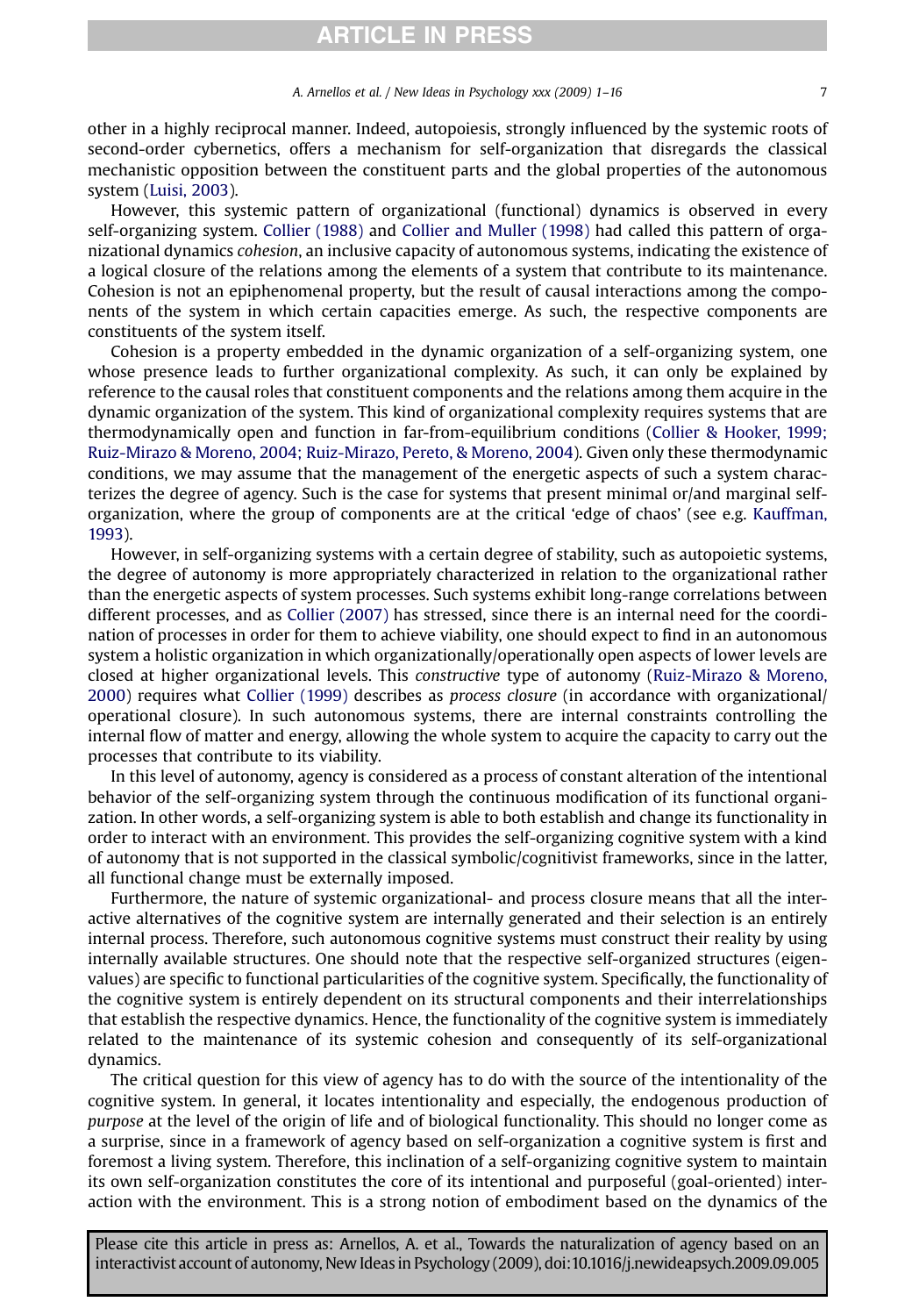#### 8 A. Arnellos et al. / New Ideas in Psychology xxx (2009) 1-16

functional organization of the cognitive system and it is stands in stark contrast to the almost disembodied nature of a purely symbolic system.

This kind of agency requires cohesion for internal constructions via process closure. The respective model shows a satisfactory level of naturalization, as it has managed to ground agency in the functionality of the self-organizing system by identifying the former with autonomy and introducing some requirements for the latter. However, this model is not adequate—for the purposes of this paper, it remains insufficiently naturalized. Cohesion via process closure is a necessary but not a sufficient condition for agency, as rocks and crystals show great degrees of cohesion, but do not exhibit any significant intentionality and as such, cannot be considered agents. Agency comes in many degrees and different levels in nature, but almost everybody would agree that living systems are quite different from rocks. Indeed, they are quite different in terms of their degree of autonomy, especially as regards to their degree of disentanglement from the environment. An agent with only these characteristics cannot go too far in advancing its evolutionary and developmental horizons, as it is too tightly coupled with the environment. At this point, one can speak of systems being at the threshold of autonomy, and thus exhibiting merely a reactive type of agency.

Reactive agency grounded in cohesion, based only on the process closure that drives internal construction, is not enough for the enhancement (or sometimes even for the maintenance) of autonomy and hence, for the development of broader and more versatile types of agency (in an organizationally and functionally closed and reciprocal system). The reason for this limitation comes from the fact that this specific kind of embodiment and the consequent autonomy do not come gratuitously. Specifically, the self-organizing system can only grasp those aspects of its environment that can be constructed by its limited functional dynamics. Therefore, the meaning constructed by such an autonomous cognitive system is not open-ended. As a result, its functionality cannot support the ongoing alteration of its dynamic organization in order to respond to new and unforeseen processes operating across its boundaries between system and environment.

On the other hand, active agency is open-ended and emerges out of intentional and mostly ill-defined goals and purposes of cognitive systems. This means that the anticipatory content of each self-organizing system interacting with the environment should be open to revision and evolution, in order to reflect both this ill-definedness and open-endedness. In this way, the self-organizing system will have the ability to engender new functions that will be directed towards new goals and hence, the new functionality will contribute to the autonomy of the system in new ways ([Collier, 1999](#page-14-0)). Therefore, active agency cannot be solely a matter of internal constructive processes and process closure. The need for open-endedness calls for a rich and versatile interaction of the self-organizing system with the environment, while, the functional aspects of such a constructivist embodiment and its anticipatory content call for advanced and efficient mechanisms for controlling and managing these interactions.

Before considering the advantages of the dynamic opening of an autonomous system to the environment through the development of complex interactive capacities, we must describe the complex boundary conditions that allow for the emergence of agents capable of developing such capacities.

#### 4. From agency as self-organization to agency via enhanced interactive capacity

#### 4.1. Complex boundary conditions and the formation of inside/outside asymmetries

In Section [3.1,](#page-4-0) we note that any system (defined and considered under the more general framework of second-order cybernetics) makes a distinction between the components that constitute itself, and the elements that form its environment. In making this distinction, the system observes both domains (internal and external) by observing of its own boundaries.

The resulting qualitative and quantitative imbalance indicates an asymmetry between the system and its environment. In the self-organizing systems described so far, this asymmetry is created and maintained by the functionality of the system through the establishment of internal constructive relations that organizationally differentiate the system from its environment, and furthermore they specify its autonomy and its identity.

[Hoffmeyer \(1996, 1998\)](#page-15-0) strongly argues that the secret of life and the development of agency are hidden in this asymmetry. [Hoffmeyer \(1998\)](#page-15-0) sets out from the somehow mysterious answer (especially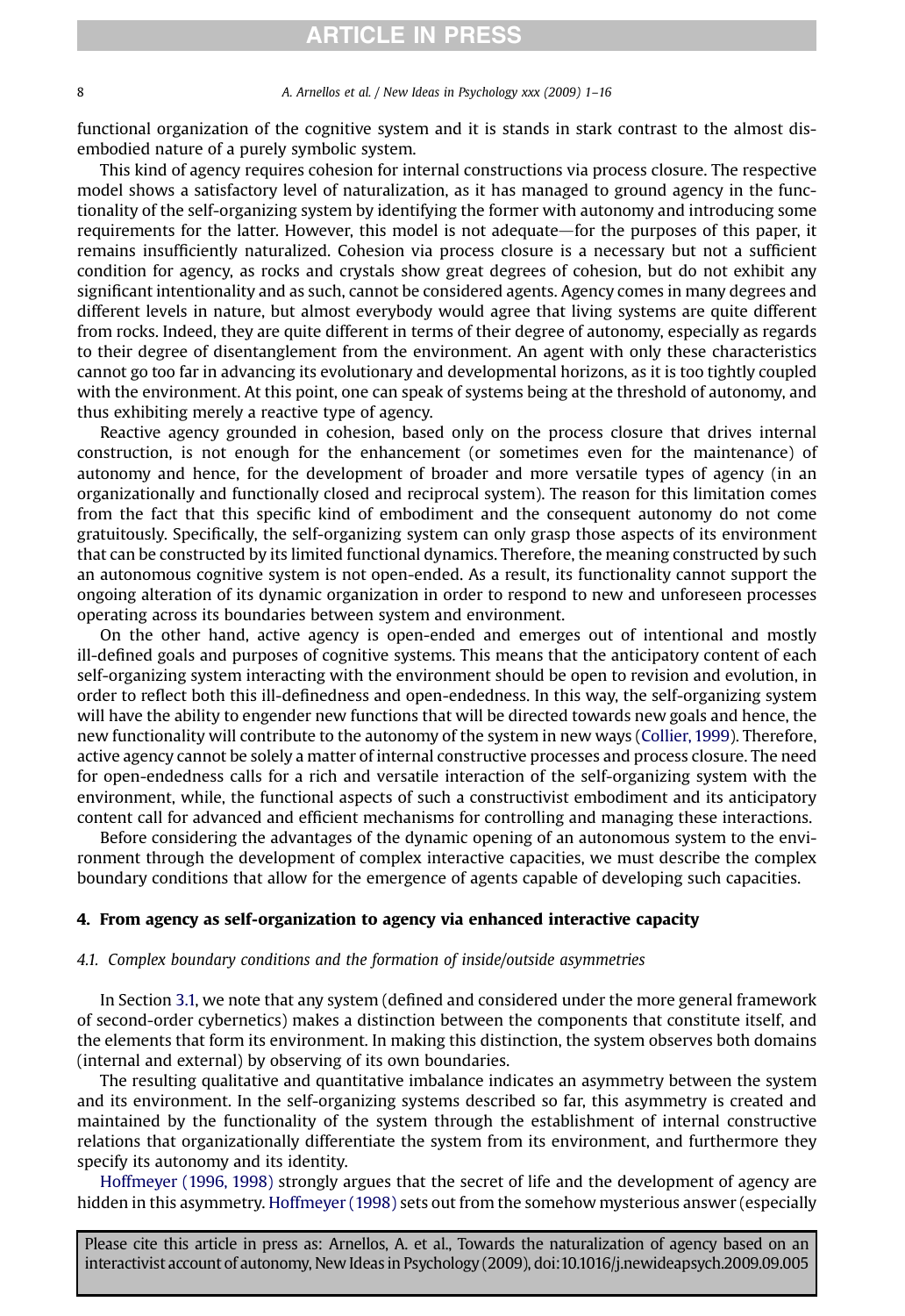<span id="page-8-0"></span>when articulated solely in terms of second-order cybernetics) that von Foerster provides to Vijver's question (see [Vijver, 1997](#page-15-0)) concerning to the fundamental problem of second-order cybernetics, that it attempts to develop a theoretical conception of the observer without any conception of the subject (as an individual agent). Von Foerster replies that in this case one needs:

an epistemological salto mortale, because the moment you open your mouth you open the mouth, but to identify therefore what is coming out of the mouth which has been opened is reflecting the open mouth [\(Vijver, 1997,](#page-15-0) p. 5, emphasis in the original).

In general, von Foerster's reply points to the need for self-reference and closure in any theoretical conception of the subject, i.e., of an autonomous system, but he does not say anything else regarding the implications of these properties or the ways they might be achieved. Revisiting this issue, [Hoff](#page-15-0)[meyer \(1998\)](#page-15-0) stresses the importance of 'inside exterior' and 'outside interior' as two conceptual categories that are reflected in the real world at the relation between inside (the system itself) and outside (the environment) of a system. He argues that the quest for the origin of life is identified with the quest for the origin of the environment. In this way, living systems are interwoven with the environment, although they are asymmetrically differentiated. From the system's point of view, the environment is anything outside of it, while from the environment's point of view, systems are considered as encapsulated entities within the environment. He also suggests that this dichotomy between the internal and the external aspect the asymmetry should in no way be considered as absolute. Hoffmeyer justifies this claim by noting that when the dichotomy is closely examined, we must conclude that the external part of a given asymmetry tends to be an internal part of something else. In addition, something belongs to the external part for a given span of time, may belong to the internal part at some other time.

According to Hoffmeyer, this seems also to be the key to the problem of the asymmetry between system and environment. He suggests that life and agency are constructed upon a fundamental asymmetry, but not on an absolute one. Biologically speaking, Hoffmeyer suggests that such an asymmetry is produced via a semi-permeable membrane. At this level of analysis, and considering the requirement for a naturalized explanation, this should not come as a surprise. As a matter of fact, [\(Ruiz-](#page-15-0)[Mirazo & Moreno, 2000, 2004\)](#page-15-0) have argued in detail that the boundaries of self-organizing systems have a functional basis of a chemical nature, as they are the result of a productive organization and activity of the self-regulating and self-modifying processes of their systems. This self-regulation aims at the maintenance of the system. This active relation between the boundary of a self-organizing system and the recursive production processes of its constitutive components is also exemplified in the autopoietic model, but with an emphasis on the absoluteness of the control and constrain of the flows of energy and matter into the system from the environment. As also suggested by Hoffmeyer, this relation is a relation of regulation, hence, it cannot be absolute.

However, for present purposes the material basis of the complex boundary supporting the asymmetry need not concern us. What is really important are the logical implications of such a boundary and the implied asymmetry. As [Hoffmeyer \(2001\)](#page-15-0) has pointed out, the sterile and mechanistic view of biochemistry must be abandoned in service of the attempt to understand the relations between inside and outside as measurements with a referential nature. What Hoffmeyer means is that one should try to understand the regulatory relations between an autonomous system and its environment based on the interpretive interactions that take place across the boundary of the system. The resulting interpretations result in further actions in the system, hence in any potential contribution to its maintenance. Consequently, these semi-permeable membranes are not just physical borders, but interfaces that function as active regulators of the interpretive interaction with the environment and as such, they have a very important role in the maintenance and the further development of the organization of the cognitive system, and of course, of its agentive capacity.

#### 4.2. Interaction closure and the emergence of functional norms

The interpretive asymmetry described in the previous section implies the view that the enhancement and evolution of autonomy and agency require ever more complex interpretive interactions with the environment. Consequently, the interactive opening of the system to the environment must be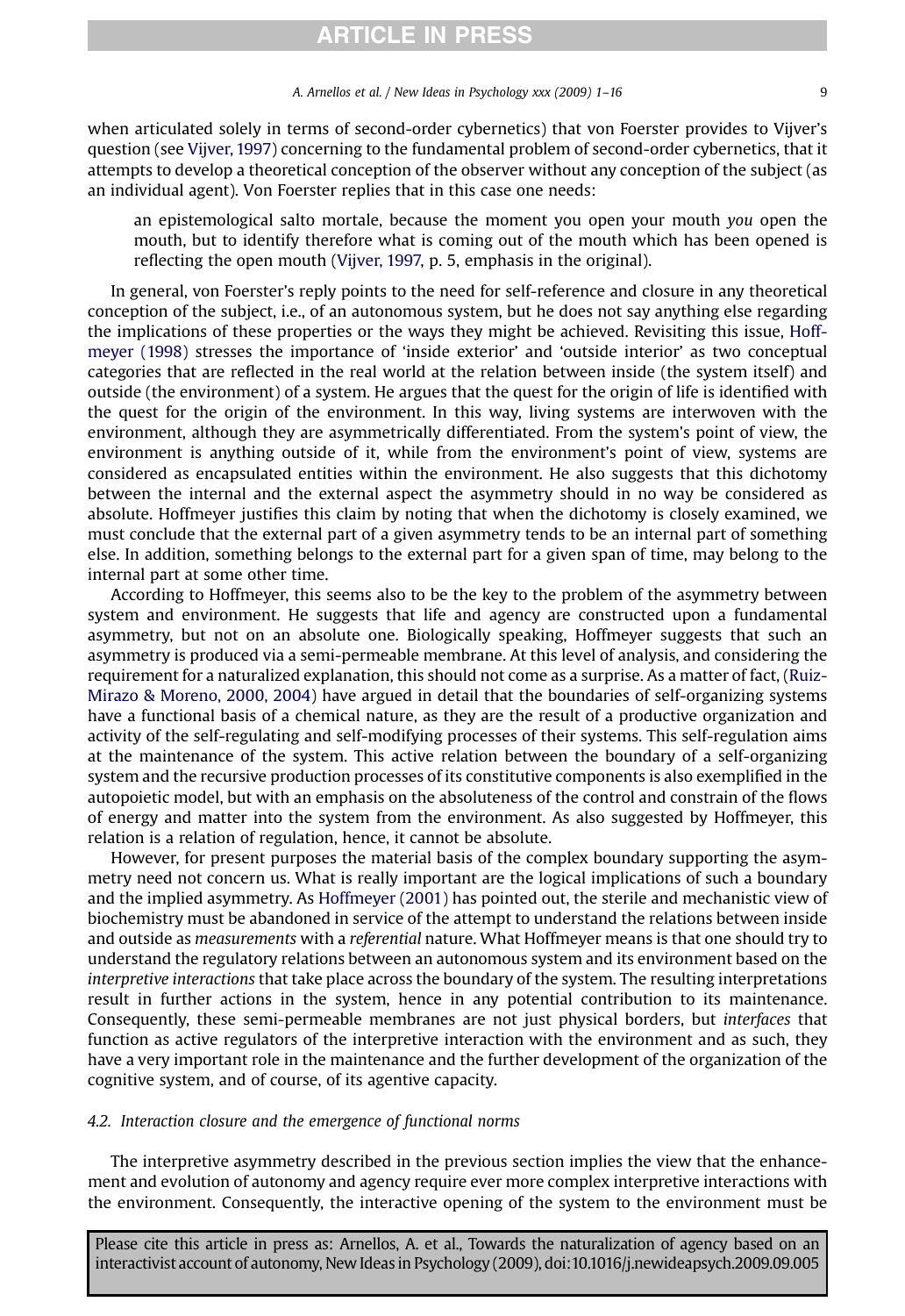considered the most important point in its evolution towards genuine agency, as it marks the point beyond which the system can create different meanings inside itself. This meaning is grounded in the functionality of the system, with immediate implications for its self-maintenance and further development.

Specifically, as an agent interacts, its domain of interpretation differentiates between two kinds of interaction, namely between functional and dysfunctional [\(Moreno & Barandiaran, 2004](#page-15-0)). The former corresponds to interactions that are integrated into the functional organization of the agent and contribute to its self-maintenance. The latter corresponds to the interactions that cannot be properly integrated in the functional organization and hence, they either fail to contribute to or actually disturb the self-maintenance of the system.

Therefore, such autonomous systems do not only exhibit process closure, but also interaction closure ([Collier, 1999, 2000\)](#page-14-0), a situation in which the internal outcomes of the interactions of the cognitive system with its environment contribute to the maintenance of the functional (constructive/interactive) processes of the system that are responsible for these specific interactions. As it we noted in Section [3.3](#page-5-0), cohesion via process closure is not a sufficient measure for autonomy and hence for genuine agency. But cohesion via process and interaction closure is exactly what distinguishes truly autonomous systems from other kinds of cohesive systems. In this case, an autonomous system is not only able to maintain itself, but it can also meaningfully alter its internal functionality in order to adapt to complex and changing conditions in the environment. This capacity for meaningful critique regarding the 'good' and the 'bad' with respect to the maintenance of the system is a normative one. Self-maintenant systems that exhibit normative functionality are truly autonomous systems that present genuine agency.

Functional norms, are emergent in system's interactions with the environment. Specifically, they are internal constructions that attribute binary values to the processes or/and interactions of an autonomous system. The binary character does not imply explicitness; to the contrary, the higher the degree of autonomy and agency of the cognitive system, the higher the degree of abstraction of the concepts to which some of its norms can be applied. This means that even though norms are constructed by the autonomous system itself, there are still many cases in which the success or failure of their interactive satisfaction is not immediately recognizable by the system. When this happens the system is not sure about the possible outcome of an interaction, and it chooses to resort to its anticipations. As we discuss in the next section, the naturalistic requirement for an explanation of the constructive and interactive aspects of normative functionality, i.e., of the efficient control and management of the constructive/interactive capabilities of an autonomous agent, calls for the introduction of interactive emergent representations.

#### 4.3. The need for interactive representations in autonomous agents

The case of representational content and its role in the functionality of autonomous agents is highly controversial (see e.g. [Bickhard, 1993; Bickhard & Terveen, 1995](#page-14-0) for a detailed analysis of the problem).

The internal constructions with which the self-organizing system classifies the environment and acts on it are not themselves representations of the environment. As [von Glasersfeld \(1995\)](#page-15-0) argues, these constructions are instead *re-presentations* generated by the cognitive system in its embodied interaction with the environment. In second-order cybernetics, memory is understood as a process of re-presenting and re-membering by bringing past experiences into the present ([von Foerster, 1969](#page-15-0)). Hence, re-presentations refers to the self-organized dynamics by virtue of which a previous construction is re-constructed (re-presented) from memory, given that there is some sensory interaction (perturbation) with the environment.

In general, in the context of second-order cybernetics, the notion of representation as encoded information in exact correspondence with the aspects of the environment that are supposed to be represented, is totally rejected. Second-order cybernetic system models admit no functional usefulness to representations and they regard information only as socially ascribed to a process by an observer ([Maturana & Varela, 1980; von Glasersfeld, 1995\)](#page-15-0).

This rejection somewhat constrains the autonomy of a self-organized system to its internal dynamics. In addition, there remain some cases for which representations are really required. Hence,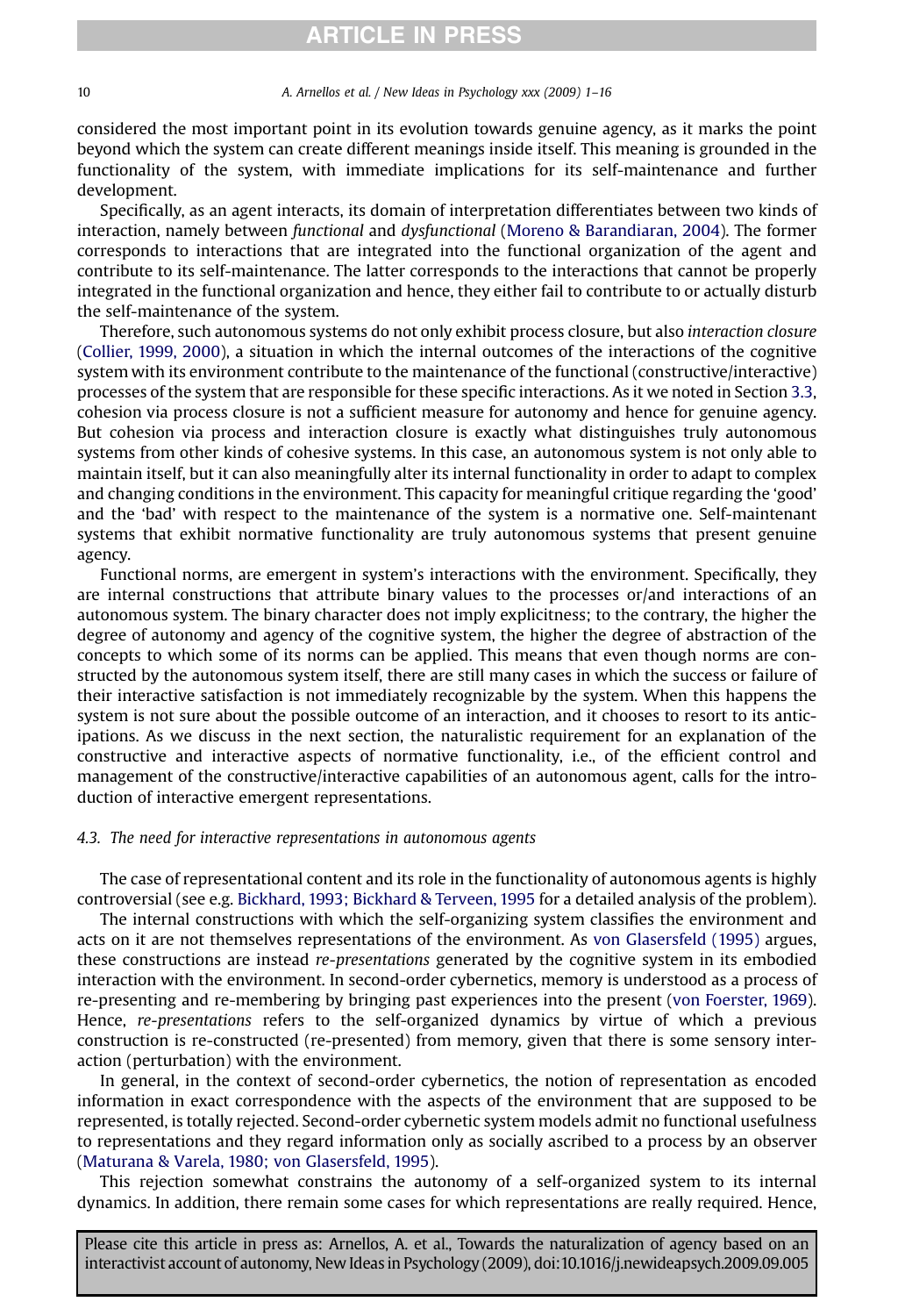#### A. Arnellos et al. / New Ideas in Psychology xxx (2009) 1–16 11

[Clark and Toribio \(1994\)](#page-14-0) argue in favor of 'representationally hungry' phenomena, which occur mostly in the daily action of cognitive agents. In a more inclusive manner, [Bickhard and Terveen \(1995\)](#page-14-0) note some characteristic cases in which a kind of interactive representation that makes possible the internal detection of error is necessary for the successful functioning of the cognitive system. In these cases, ''the processing in the system must be potentially controllable, at least in part, by system error.'' [\(Bickhard & Terveen, 1995](#page-14-0), p. 210). Such cases appear in goal-directed interactions, ''when system implicit anticipation of the courses and outcomes of interactions cannot be assured'' [\(Bickhard &](#page-14-0) [Terveen, 1995,](#page-14-0) p. 211) and in learning processes, as ''Learning cannot be fully successfully anticipatory—if it were, there would be nothing to be learned. Learning must involve the possibility of error, and such error must be functionally detectable by the system itself so that the learning can be guided by it'' ([Bickhard & Terveen, 1995](#page-14-0)). Another case for which interactive representations are needed is when there is more than one possible course of interaction for a specific environment and the system must choose among them on the basis of each anticipated outcomes of these interactions ([Bickhard,](#page-14-0) [2001; Bickhard & Terveen, 1995](#page-14-0)).

It is apparent that the higher the degree of agency, the deeper the implications of autonomous cognitive system-environment interaction, since some norms of higher-level agents can be satisfied with more than one interactive strategy. Additionally, different interactive strategies may have more than one independent consequence. Selections cannot be made through simple triggering, but require some more complex process in determining the course of the interaction. Of course there are some cases, where particular sensory interactions are known to provoke specific responses, especially in well-defined anticipations, where there is no need for the cognitive system to be aware of the subsequent internal outcomes. As was discussed in Section [3.3,](#page-5-0) these cases are characteristic of purely reactive systems and their respective models, and cannot provide a naturalistic explanation for intentional and purposeful interaction of the autonomous cognitive system. Something is needed that will justify the relation of internally self-organizing structures of the autonomous cognitive system to particular aspects of their interactions with particular states of affairs in the environment.

#### 4.4. The emergence of interactive representations in autonomous agents

Such 'informational' internal states, which refer to certain conditions of the environment, must have an embodied and situated character ([Moreno, Umerez, & Ibanez, 1997](#page-15-0)) in order to be able to ground the representation to the context of the situated interaction between autonomous agent and the environment. Indeed, considering the functional closure of a self-organizing system, its constructions can be seen as internal in-formational patterns, which have nothing to do with the transference of ontological information from the environment to the system. As long as this internal construction permits an agent to survive, at least in this specific environment, and hence, to maintain or even enhance its autonomy, this construction should be considered as a representation of the situated interaction of the agent with the respective environment.

[Bickhard \(1993, 2000, 2001\)](#page-14-0) exemplifies this situation by postulating a recursive self-maintenant system, which is a self-organizing system that has more than one means at its disposal to maintain its capacity for self-maintenance under various environmental conditions. This is a self-organizing system that avoids going to equilibrium by continuously interacting with the environment, in the process determining the appropriate conditions for the success of its functional processes. Therefore, the primary goal of such a self-organizing system is to maintain its autonomy in the course of interactions. Since it is a self-organizing system, its embodiment is of a kind such that its functionality is immediately related to its autonomy, by virtue of the fact that its apparent inclination to maintain its autonomy, in terms of its self-maintenance (its purpose), constitutes the intentionality of its actions and hence, of its interaction with the environment.

In this way, the overall functional closure (process and interaction closure) of the cognitive system is guided by its autonomy, in the sense of the former's contributing to the maintenance of the latter, while its intentionality derives from this specific normative functionality, which in turn is directed towards the primary purpose of maintaining self-maintenance. What is still missing is meaning, on the basis of which the cognitive system decides which of the available functional processes it should invoke, in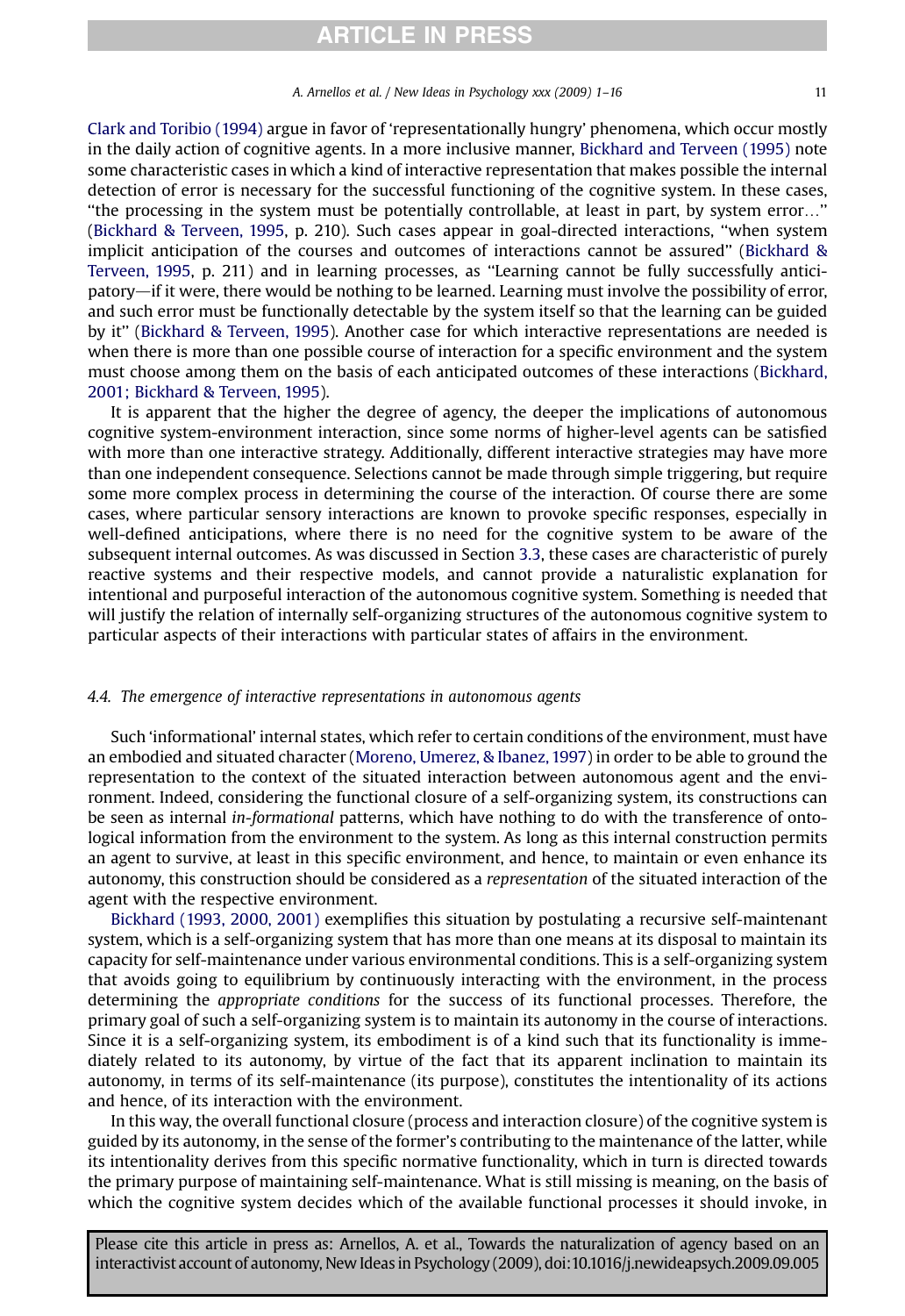#### 12 A. Arnellos et al. / New Ideas in Psychology xxx (2009) 1–16

order to successfully interact with a specific environment, that is, in order to fulfill its goal. But, where exactly is this meaning to be found?

Bickhard argues that such an autonomous system should have a way of differentiating the possible environments with which it interacts, and a switching mechanism in order to choose among the appropriate internal functional processes that it will use in a given interaction. The differentiations are implicitly and interactively defined, as the internal outcomes of the interaction. These differentiations can occur in any interaction, and the outcome of the interaction depends on the organization of the participating subsystems and of the environment. Bickhard emphasizes that such differentiations create epistemic contact with the environment, but they do not carry any representational content, thus they are not representations by themselves. Rather, they are indications of the interactive potentiality of the functional processes of the autonomous cognitive system itself.

More specifically, the role of these differentiations is twofold: a. they indicate the range of interactions that are functionally available to the cognitive system to use in this specific environment, i.e., they indicate which further interactions might be possible or appropriate ([Bickhard, 2000](#page-14-0)), by virtue of at least contributing to the maintenance of the autonomy of the cognitive system; b. they implicitly presuppose the environmental properties that would support the success of the functionally indicated interactive processes. In other words, such differentiations functionally indicate that some type of interaction is available in the specific environment and hence, implicitly presuppose that the environment exhibits the appropriate conditions for the success of the indicated interaction.

In this model, such differentiated indications constitute emergent representations. The conditions of the environment that are functionally and implicitly presupposed by the differentiation, as well as the internal conditions of the autonomous cognitive system (i.e. other functional processes or conditions), that are supposed to be supporting the selected type of interaction, constitute the dynamic presuppositions of the functional processes that will guide the interaction. These presuppositions constitute the representational content of the autonomous cognitive system with respect to the differentiated environment. This content emerges in the interaction of the system with the environment and it corresponds to the implicitly defined supports of the functionally indicated interactive process ([Bick](#page-14-0)[hard, 2000](#page-14-0)).

This content may be in error, which means that the respective dynamic presuppositions may not hold (i.e. the environment may not satisfy the presupposed conditions). But this error will be functionally detectable by the cognitive system itself, since it will be functionally evaluated on the basis of contribution to the maintenance of the autonomy of the system – the indications of the content are embedded in the functionality of the system. Hence meaning is produced by the functional evaluation of representational content, internally in the autonomous cognitive system, but in the interaction of the system with its environment. It is in this way that meaning is a prerequisite of, and contributes to the maintenance of the autonomy of the cognitive agent during its intentional and purposeful interactions.

From this perspective, each referential state of the autonomous cognitive system should be considered as situated in the context of self-organized in-formational structures, as these are internally constructed due to its functional/organizational closure. In particular, these in-formational structures determine the intentional and purposeful interaction of the autonomous cognitive system based on the range of indicated organizational forms they can support. Therefore, these in-formational structures indicate the representations that emerge, and can only be defined in the context of the interaction of the autonomous cognitive system with the environment. In other words, any representational functional organization is an emergent product of the interaction between the autonomous system and its environment. Hence, in an autonomous system, functionality provides intentionality simply because its functional structure carries, during the interaction, potentially reliable content about the environment.

So far, we have tried to provide a naturalized explanation of agency through the analysis of the way an autonomous agent emerges and develops as it interacts with the environment. At this point, an autonomous agent uses its own functions in order to intentionally interact with a dynamic environment. In other words, agency is conceived as identical to autonomy, since it is viewed as a qualitative measure for the interactive potentiality a self-maintaining system is capable of managing. This leads to ever-greater degrees of disentanglement from the environment, and hence to agents that exhibit ever-greater degrees of autonomy.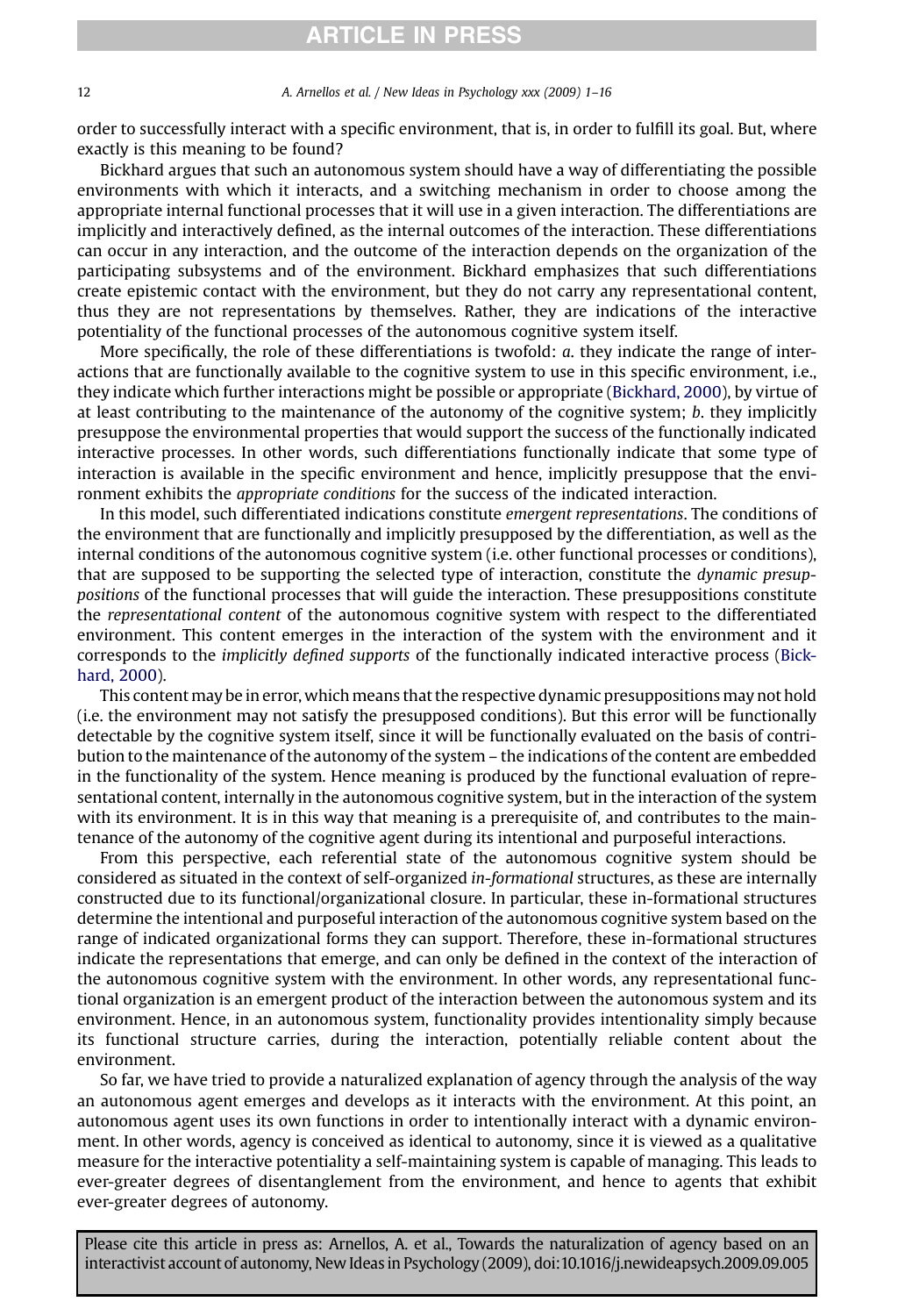In the next section, we discuss ways in which this context of purposeful interaction can be further enhanced in the face of complicated goals, further contributing to the agent's autonomy and in general, to its agential capacity. As one might expect from the analysis in Section [4.2,](#page-8-0) anticipations will play the central role.

#### 5. Agency based on dynamic anticipations: enhancing the capacity for interaction

#### 5.1. Anticipation and functionality

Anticipation relates the present action of an agent with its future state. An anticipatory system has the ability to organize its functional state, in such a way that its current behavior will sustain the ability to successfully interact with its environment in the future. An anticipatory system needs to be able to take into consideration the possible results of its actions in advance (that is, prior to its action; purely reactive systems are thus incapable of anticipative functionality), hence, anticipation is immediately related to the meanings of the representations of the autonomous cognitive system ([Collier, 1999](#page-14-0)). In this way, anticipation is one of the most characteristic aspects of autonomous systems due to their need to shape their dynamic interactions with the environment so as to achieve future outcomes (goals of the system) that will enhance their autonomy. In the context of the autonomous systems discussed so far, these future outcomes should satisfy the demand for process and interaction closure of the system and in general, of system's normative functionality.

Normative functionality is evaluated on the basis of the functional outcomes of the autonomous system, therefore, anticipation is immediately related to functionality ([Collier, 2000\)](#page-14-0). Anticipation in turn, is goal-directed. As a matter of fact, anticipation almost always requires functionality, which is, by default, a goal-oriented process. From this perspective, anticipation guides the functionality of the system through its representational content.

In the model of the emergence of representations in the special case of autonomous self-organizing systems presented above, the representational content emerges in system's anticipation of interactive capabilities ([Bickhard, 2001\)](#page-14-0). In other words, the interactive capabilities are constituted as anticipation and it is this anticipation whose potential error is detectable by the system itself, since such anticipation is embedded in the functional context of a goal-directed system. This type of anticipation is very different from that supported by the cognitivist models of representation, which attempt to map the environment to their past decisions. Here, the activity is future-oriented and it can be mistaken, if the chosen interactive strategy does not internally yield the desired results, or if the respective environment does not support the type of interaction that would lead to the anticipated internal outcome. This is a naturalized account of interactive anticipation.

#### 5.2. Dynamic anticipation enhances autonomy and agency

As argued above, agency is open-ended and emerges out of the intentional goals and purposes of self-maintainant autonomous systems. The anticipatory content of such autonomous systems should be open to revision and evolution. With respect to the dynamic and future-oriented type of anticipation described above, each autonomous agent should have the capacity for anticipative interaction with the environment, in order to achieve the closure conditions that will further contribute to its autonomy.

As we have said, the only way for an autonomous system to enhance its autonomy is by pursing its goals through the construction of even more adaptive representations. In general, the more the representational content of an autonomous system is evolved the more dynamic its anticipative structures become [\(Bickhard, 2001; Collier, 1999](#page-14-0)). This has a positive effect on the anticipatory capacity of the autonomous system and in its capacity to evaluate its future interactions. The increase of the system's capacity for dynamic anticipation expands what [Christensen and Hooker \(2000\)](#page-14-0) call the anticipatory time window, which provides a certain degree of directionality [\(Christensen & Hooker,](#page-14-0) [2002\)](#page-14-0) in the goal-directed interaction of the autonomous system. Overall, these capacities result in the emergence of new cognitive abilities for the autonomous system, thus implicitly increasing its interactive autonomy.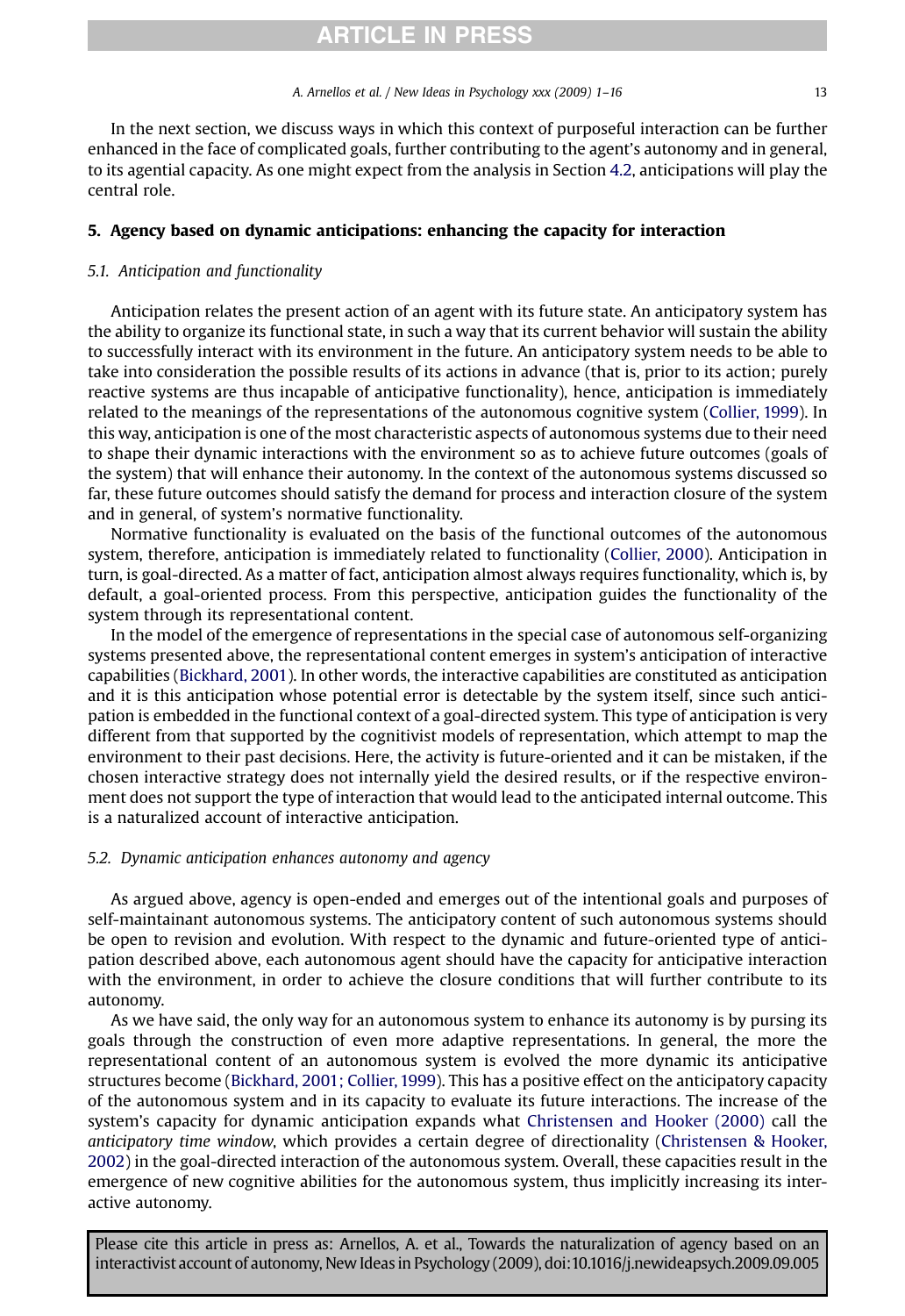#### 14 A. Arnellos et al. / New Ideas in Psychology xxx (2009) 1–16

Nevertheless, no matter how large the window of anticipatory interaction may be, all possibilities and selections regarding the outcomes and the ill-defined consequences of the design process cannot be inherent in the innate organization of each autonomous agent. One possible solution is for the agent to evolve learning capabilities. This would provide a way to expand its capacity for dynamic anticipation and its ability to evaluate possible interactions. The agent becomes less dependent and more sensitive in regarding its contextual interactive potential. It improves its ability to recognize its environment, evaluate conditions, and formulate goals regarding the problem. It thus develops an infrastructure better suited to anticipating the possibility of success in emergent interactions with the environment. Structural coupling is strengthened, and the conditions for the emergence of new and more adaptive representational content fostered. Consequently, autonomy is increased.

However, it should be clear that not every external perturbation is useful for an autonomous agent. Only those contributing to the system's closure and, therefore, to the preservation of its autonomy would be selected for further exploitation. Since, in the proposed framework, closure is achieved at the level of differentiations and of the respective emergent representational content, we conclude that autonomy and hence, agency cannot be statically identified. Instead, as [Collier \(2000, 2002\)](#page-14-0) suggests, they have an incremental nature.

Hence, agency should be considered an anticipative, future-directed property. It is a vital asset directly related to the versatility with which an autonomous system interacting with its environment will internally create adaptive emergent representations directed towards its goals and purposes. Moreover, due to the capacity for directed interaction, an autonomous system, in its attempt to create richer representational structures for its intentional purposes, is continuously interacting with even more complex and dynamic environments and hence, it learns to anticipate, or as is suggested by [Bickhard \(2001\)](#page-14-0) it anticipates the necessity to acquire new anticipations. Furthermore, the progressively increasing capability of an agent's interactive anticipations creates an intentional capacity. This capacity is not the same as the traditional notion of intentionality considered as the sum of all of a system's representations. Intentionality derives from the agent's functional capacity for anticipative and purposeful interaction, and aims at the enhancement of its autonomy.

#### 6. Conclusion

Naturalization is quite controversial. One has to remain consistent with the natural sciences, while trying not to reduce the whole endeavor to physicalism. For this balance to be achieved, one has to proceed by way of the continuous formulation of questions regarding the phenomenon being naturalized, considering the quantitative but also the qualitative progress of science relating to this phenomenon.

Agency appears to be one of the most complicated capacities that nature presents and the quest for its naturalized explanation is not something trivial. In this paper, we have argued that the naturalization of agency should be concentrated around the naturalized explication of the interrelations between the fundamental properties of autonomy, function, intentionality and meaning, and the way these properties are further developed and enhanced in the evolutionary and developmental history of an agent.

The resulting analysis departs from the systemic framework of second-order cybernetics, on which an agent is considered as a self-organizing system that exhibits self-reference and organization closure. The essence of this kind of agency is exemplified in the theory of autopoiesis, which is the first coherent theoretical conception of agency as congruent with life and of agents as corresponding to living systems in an evolutionary perspective. Autopoiesis and the conception of autonomy to which it gave rise were a very important attempt in the quest to naturalize agency, preparing the way for more elaborate and naturalistically valid systemic approaches. The main contributions of the autopoietic view to the explanation of agency are the need for cohesion among the constituent components of the self-organizing system, and the emphasis on the importance of its complex and active boundary conditions.

Cohesion is a vital property of autonomy and agency when it occurs in the context of both processand interaction closure. Self-organization entails process closure, which cannot by itself account for genuine agency, but only for reactive systems. However, when combined with complex boundary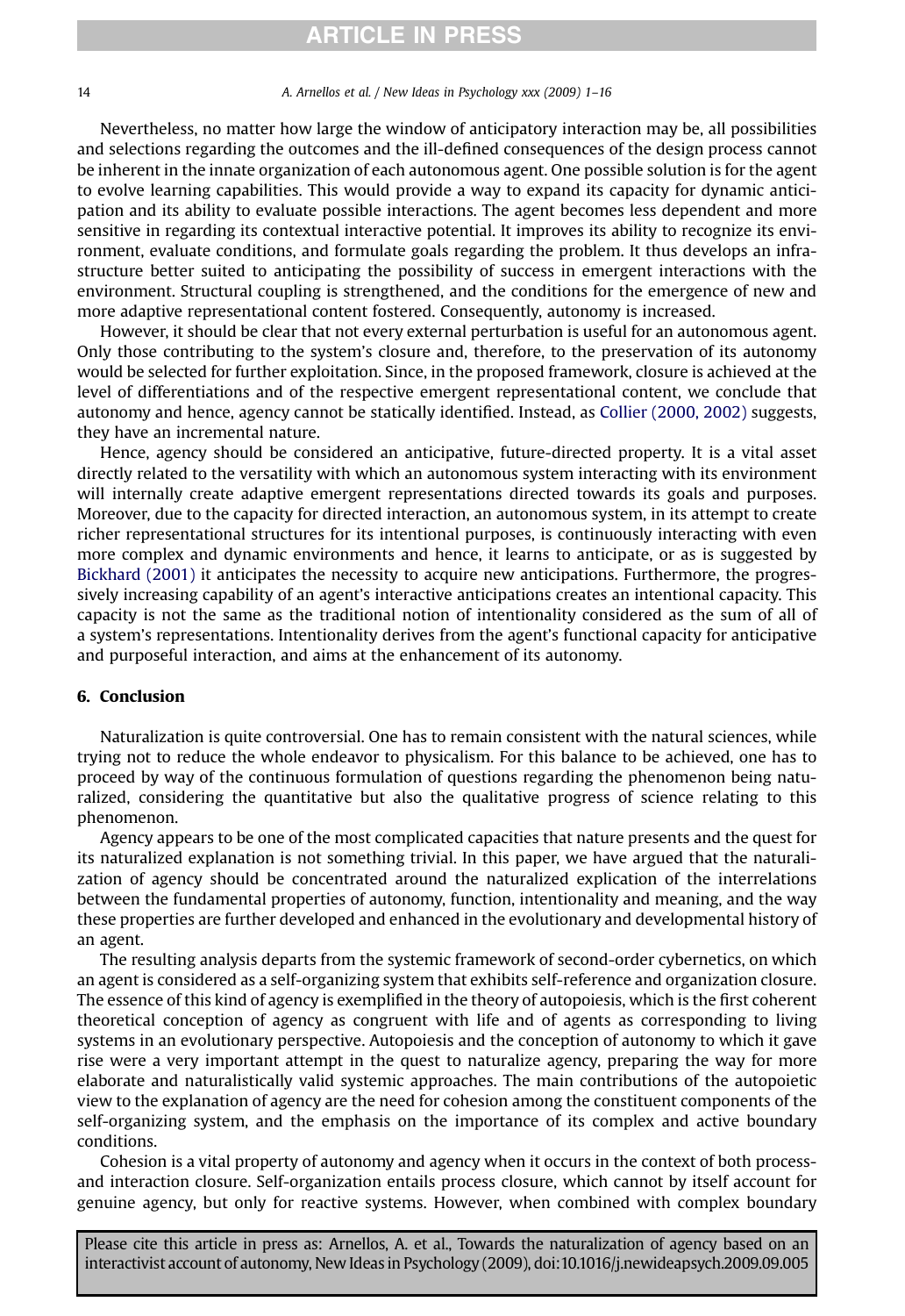#### A. Arnellos et al. / New Ideas in Psychology xxx (2009) 1–16 15

<span id="page-14-0"></span>conditions, self-organization becomes self-maintenance as now the system uses its environment in order to maintain its autonomy. This is achieved as the system begins to interact with the environment on the basis of interpretive evaluations of the respective interactions. This capacity is furnished by the dynamic nature of its boundary, which is formed and maintained by its constructive and interactive processes and which in turn sustains these processes. This functional circularity is the result of interaction closure, which combined with process closure provides a tool for the theoretical distinction between truly autonomous systems and other kind of cohesive systems, such as rocks and stones.

Since not all possible interactions are beneficial to such an autonomous system, its overall functionality acquires a normative character grounded in values emerging within the system and guiding its interactions. As an agent evolves, some of its norms cannot be immediately identified, or satisfied in its current functional organization, and so the system requires some mediation of uncertain interactive potentialities. This mediation is provided by the formation of relevant anticipations with their appropriate representational content. Specifically, in a dynamic environment, an autonomous cognitive system with the ability to maintain the autonomy of its self-maintenance requires the internal generation of representational content that will drive its goal-oriented interactions. The representational content emerges in the respective interactions, and depends upon the dynamic conditions of the environment and of the cognitive system itself. It consists in anticipations that indicate the possibility of future interactions for the cognitive system, and which result in the emergence of new functionality, which in turn is directed towards new goals. The autonomous cognitive agent will continue to interact with the environment in pursuit of these new goals, having as a primary aim the maintenance of its own autonomy.

Finally, the capacity for directed interaction gives rise to the capacity for learning, which prepares an autonomous agent to engage in still more demanding and more complicated interactions with the environment. The prerequisite for learning is that the anticipatory content of the system be open to revision and susceptible to error, where this error is internally detectable by the system itself. These properties are provided by a representational content that emerges in an autonomous system that has the ability to interact with the environment in order to maintain its autonomy. Autonomy drives interaction and profits from it, and as a result enhances the capacity for agency.

#### References

- Bickhard, M. H. (1993). Representational content in humans and machines. Journal of Experimental and Theoretical Artificial Intelligence, 5, 285–333.
- Bickhard, M. H. (2000). Autonomy, function, and representation. Communication and Cognition Artificial Intelligence, 17, 111–131.
- Bickhard, M. H. (2001). Function, anticipation, representation. In D. M. Dubois (Ed.), Computing anticipatory systems, CASYS 2000 – Fourth international conference (pp. 459–469). Melville, NY: American Institute of Physics.
- Bickhard, M. H., & Terveen, L. (1995). Foundational issues in artificial intelligence and cognitive science Impasse and solution. Amsterdam: Elsevier Scientific.
- Christensen, W. D., & Hooker, C. A. (2000). Autonomy and the emergence of intelligence: organised interactive construction. Communication and Cognition – Artificial Intelligence, 17, 133–157.
- Christensen, W. D. & Hooker, C. A. (2002). Self-directed agents. In J. MacIntosh (Ed.), Naturalism Evolution & Intentionality (Canadian Journal of Philosophy, Supplementary Volume XXVII) (pp. 19–52). Calgary: University of Calgary Press. Clark, A., & Toribio, J. (1994). Doing without representing? Synthese, 101, 401–431.
- Collier, J. (1988). Supervenience and reduction in biological hierarchies. In M. Matthen, & B. Linsky (Eds.), Philosophy and biology.
- Canadian Journal of Philosophy Supplementary, Vol. 14 (pp. 209–234). Collier, J. (1999). Autonomy in anticipatory systems: significance for functionality, intentionality and meaning. In D. M. Dubois (Ed.), Computing anticipatory systems, CASYS'98 – Second international conference (pp. 75–81). New York, Woodbury:
- American Institute of Physics. Collier, J. (2000). Autonomy and process closure as the basis for functionality. In J. L. R. Chandler, & G. van de Vijver (Eds.),
- Closure: Emergent organizations and their dynamics, Vol. 901 (pp. 280–291). Annals of the New York Academy of Science. Collier, J. (2002). What is autonomy? In Partial proceedings of CASYS' 01: Fifth international conference on computing anticipatory

systems, International journal of computing anticipatory systems. Vol. 12 (pp. 212–221).

Collier, J. (2007). Simulating autonomous anticipation: the importance of Dubois' conjecture. BioSystems, 91, 346–354.

- Collier, J., & Hooker, C. A. (1999). Complexly organised dynamical systems. Open Systems and Information Dynamics, 6, 241–302. Collier, J., & Muller, S. (1998). The dynamical basis of emergence in natural hierarchies. ECHO III Conference, Acta Polytechnica Scandinavica, MA91. In G. Farre, & T. Oksala (Eds.), Emergence, complexity, hierarchy and organization. Finish Academy of Technology.
- Etxeberria, A., & Moreno, A. (2001). From complexity to simplicity: nature and symbols. Biosystems, 60, 149–157.
- Faith, J. (2000). Emergent representations: dialectical materialism and the philosophy of mind. DPhil Thesis, University of Sussex.